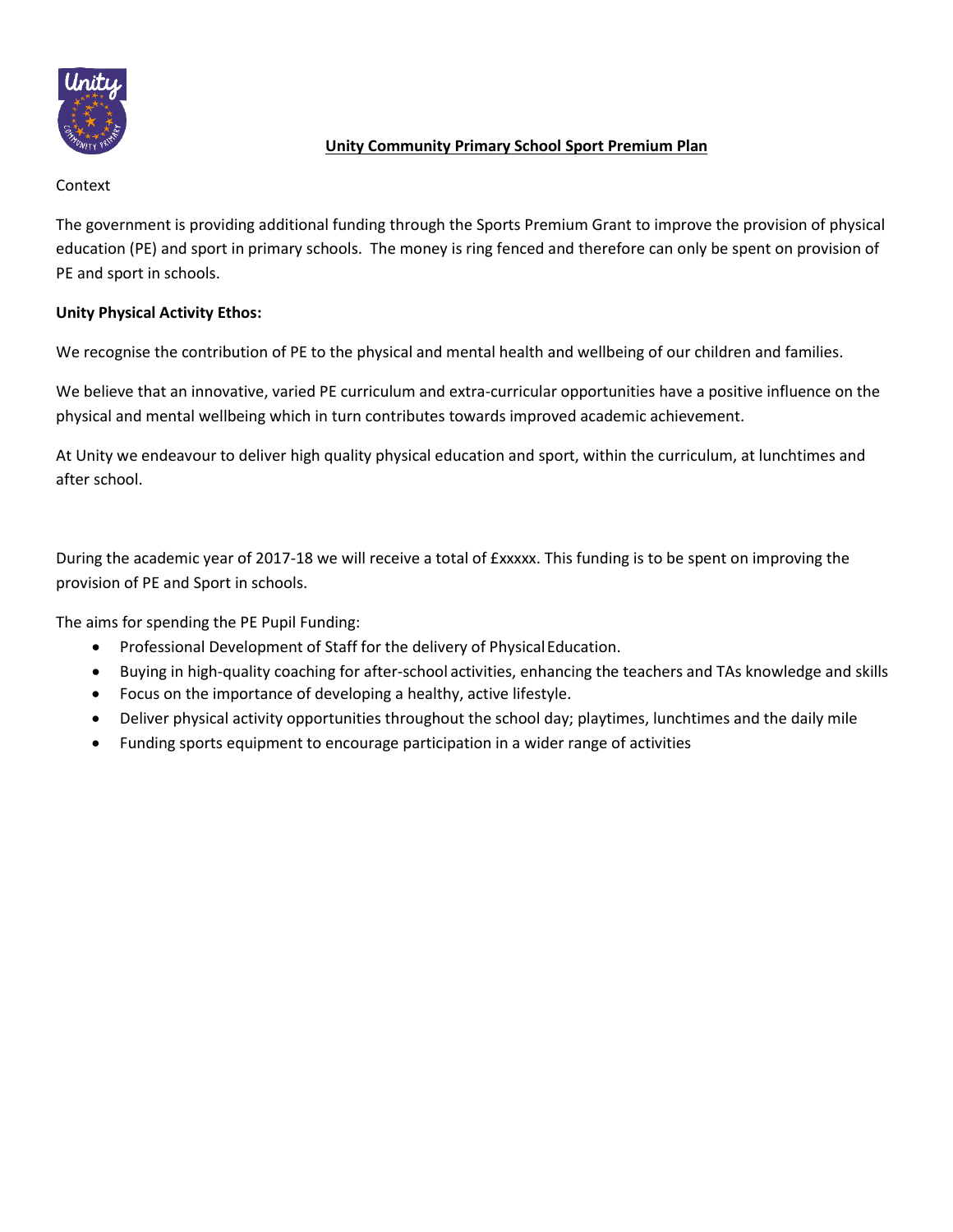## Plans for 2017-2018

| Objective                                                               | Outcome                                                                  | <b>Measure</b>                                    | Finance |  |
|-------------------------------------------------------------------------|--------------------------------------------------------------------------|---------------------------------------------------|---------|--|
|                                                                         | Continuous Improvement and development of PE provision across the school |                                                   |         |  |
| <b>Increase CPD</b>                                                     | Improve skills, confidence of PE staff in                                | Access to External training courses through Mcr   |         |  |
| opportunities for PE                                                    | delivering PE across all year groups                                     | LA (attend at least 1 external course in year)    |         |  |
| staff/TAs                                                               |                                                                          |                                                   |         |  |
|                                                                         | Ongoing development of the PE curriculum at                              | Delivery of PE across all year groups with all    |         |  |
|                                                                         | Unity CP.                                                                | staff confident in delivering PE activities.      |         |  |
|                                                                         |                                                                          |                                                   |         |  |
|                                                                         | Increase participation in sporting events                                | Effective sharing of best practice across cluster |         |  |
|                                                                         |                                                                          | and BLSchools. Opportunity for teachers to        |         |  |
|                                                                         |                                                                          | learn from/shadow other effective provision       |         |  |
|                                                                         |                                                                          | that can be implemented in the school             |         |  |
|                                                                         |                                                                          |                                                   |         |  |
|                                                                         |                                                                          | Teachers report improvement in confidence,        |         |  |
|                                                                         |                                                                          | skills in teaching PE (measured termly)           |         |  |
|                                                                         |                                                                          | Lesson plans are of high quality and meet the     |         |  |
|                                                                         |                                                                          | needs of ALL children (reviewed termly)           |         |  |
| Improve quality and variety                                             | All children to receive high quality weekly                              | Hiring qualified sports coaches to deliver high   |         |  |
| of physical/sports activities                                           | coaching in PE. Which is extended to lunchtime                           | quality games lessons to all pupils. (target xxx  |         |  |
| across the school.                                                      | provision.                                                               | per annum)                                        |         |  |
|                                                                         |                                                                          |                                                   |         |  |
|                                                                         | PE teaching staff to receive support from                                | No. of participants engaged (pupils)              |         |  |
|                                                                         | external experts, developing skills.                                     |                                                   |         |  |
|                                                                         |                                                                          | No. of PE staff reporting improvement in skills,  |         |  |
|                                                                         |                                                                          | knowledge to implement across school.             |         |  |
|                                                                         |                                                                          |                                                   |         |  |
|                                                                         |                                                                          | Improved knowledge and understanding of           |         |  |
|                                                                         |                                                                          | session by children. (test)                       |         |  |
|                                                                         |                                                                          |                                                   |         |  |
|                                                                         |                                                                          | Map out and build effective links with external   |         |  |
|                                                                         |                                                                          | partners to enhance PE offer (sports clubs)       |         |  |
| Increase awareness and importance of living a healthy active lifestyle. |                                                                          |                                                   |         |  |
| <b>Extend PE activities for</b>                                         | To ensure pupils understand benefits of                                  | Lunch and break time active clubs in place.       |         |  |
| children during lunchtime                                               | increased physical activity.                                             | Attendance monitored termly                       |         |  |
| and breaks to improve                                                   |                                                                          |                                                   |         |  |
| physical activity.                                                      | Improved health and wellbeing of pupils.                                 | Improvement in child wellbeing (measure to be     |         |  |
|                                                                         |                                                                          | defined with wellbeing lead)                      |         |  |